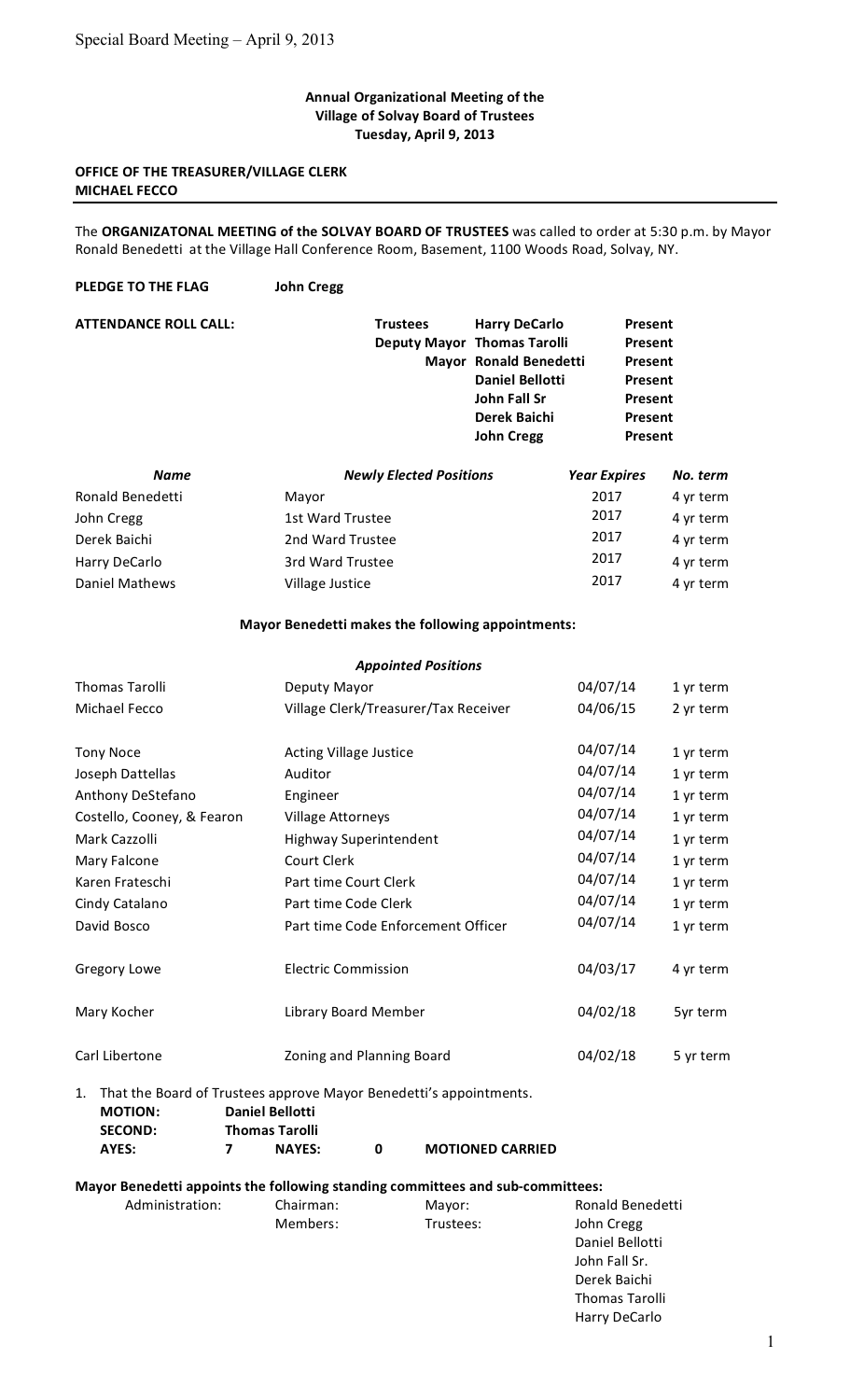# Special Board Meeting – April 9, 2013

| Public Works:     | Chairman:<br><b>Members</b> | Trustee:<br><b>Trustees</b> | John Cregg<br>Daniel Bellotti<br>Derek Baichi |
|-------------------|-----------------------------|-----------------------------|-----------------------------------------------|
| Police:           | Chairman:<br>Members:       | Trustee:<br>Trustees:       | John Fall Sr<br>Daniel Bellotti               |
|                   |                             |                             | Harry DeCarlo                                 |
| Parks:            | Chairman:                   | Trustee:                    | <b>Tom Tarolli</b>                            |
|                   | Members:                    | Trustees:                   | John Cregg                                    |
|                   |                             |                             | Daniel Bellotti                               |
| <b>Buildings:</b> | Chairman:                   | Trustee:                    | Daniel Bellotti                               |
|                   | Members:                    | Trustees:                   | John Fall Sr                                  |
|                   |                             |                             | John Cregg                                    |
| Library:          | Chairman:                   | Trustee:                    | Harry DeCarlo                                 |
| Codes:            | Chairman:                   | Trustee:                    | <b>Tom Tarolli</b>                            |
|                   | Members:                    | Trustees:                   | John Fall Sr                                  |
|                   |                             |                             | Harry DeCarlo                                 |
|                   |                             |                             | Derek Baichi                                  |
|                   |                             |                             | Daniel Bellotti                               |
|                   |                             |                             | John Cregg                                    |
| Financial:        | Chairman:                   | Mayor:                      | Ronald Benedetti                              |
|                   | Members:                    | Trustees:                   | Daniel Bellotti                               |
|                   |                             |                             | John Cregg                                    |
|                   |                             |                             | Derek Baichi                                  |
|                   |                             |                             | John Fall Sr                                  |
|                   |                             |                             | Harry DeCarlo                                 |
|                   |                             |                             | <b>Thomas Tarolli</b>                         |
| Safety Committee/ | Chairman:                   | Trustee:                    | Derek Baichi                                  |
| Risk Management:  |                             | Trustees:                   | John Cregg                                    |
|                   |                             |                             | Harry DeCarlo                                 |
|                   |                             | Mayor:                      | Ronald Benedetti                              |
|                   |                             |                             | Mark Cazzolli                                 |
|                   |                             |                             | Joe Hawksby                                   |
|                   |                             |                             | Chief Cox                                     |
|                   |                             |                             | Miichael Fecco<br>Manny Falcone               |
|                   |                             |                             | Jack Zingaro                                  |
|                   |                             |                             | Paul Hoffman                                  |
|                   |                             |                             | Joe Stala                                     |
| Insurance:        | Chairman:                   | Trustee:                    | Daniel Bellotti                               |
|                   | Members:                    | Trustees:                   | Derek Baichi                                  |
|                   |                             |                             | John Fall Sr                                  |
| Stormwater:       | Chairman:                   | Trustee:                    | Harry DeCarlo                                 |
|                   | Members:                    | Trustees:                   | Derek Baichi                                  |
|                   |                             |                             | John Cregg                                    |
|                   |                             |                             | Anthony DeStefano                             |
|                   |                             |                             | Mark Cazzolli<br>Peter Albrigo                |
|                   |                             |                             |                                               |

2. That
the
Board
of
Trustees
approve
Mayor
Benedetti's
appointments
of
the
standing
and
sub‐committees. **MOTION: Daniel
Bellotti SECONDED: John
Cregg AYES: 7 NAYES: 0 MOTIONED
CARRIED**